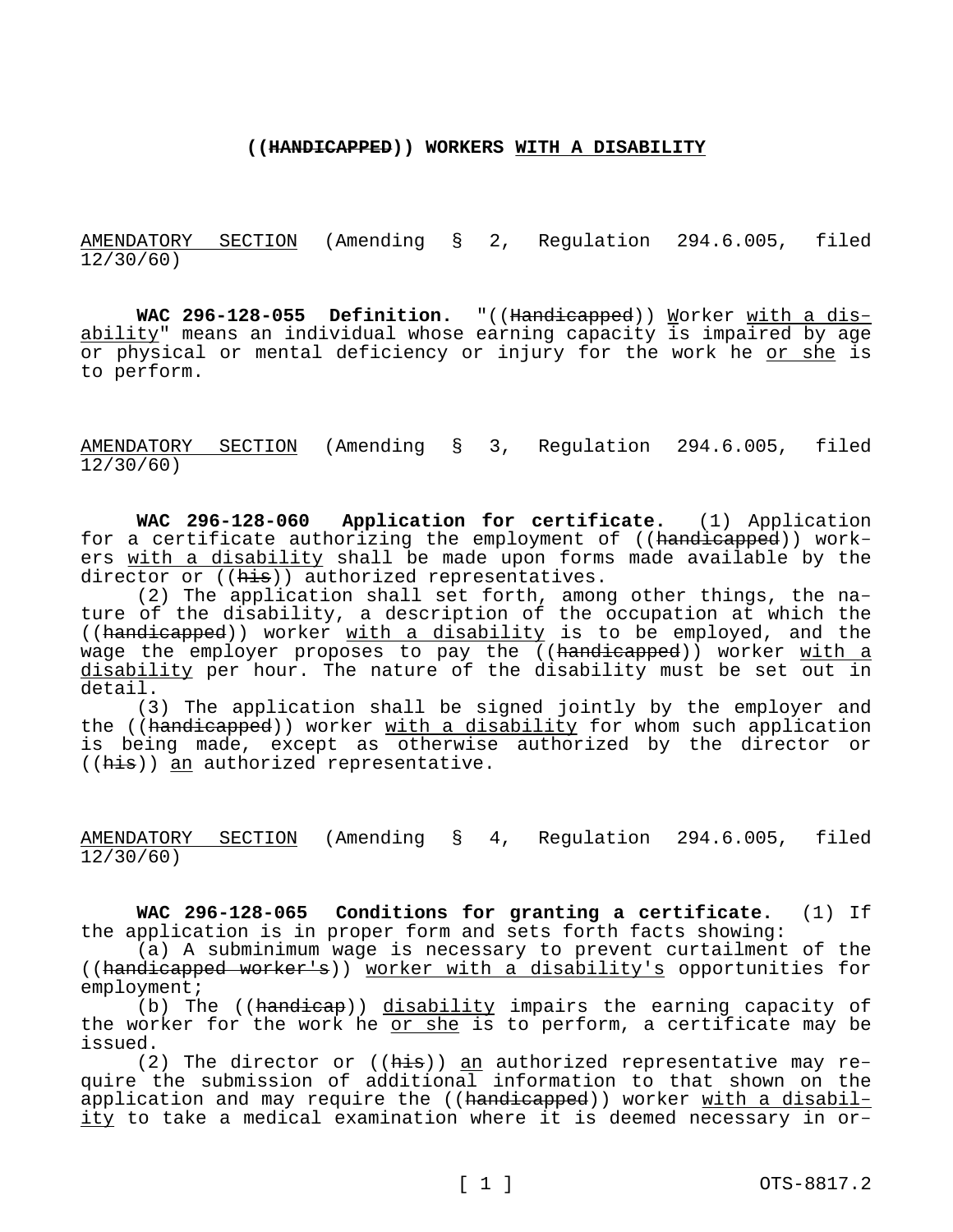der to determine whether or not the issuance of a certificate is justified.

AMENDATORY SECTION (Amending § 5, Regulation 294.6.005, filed 12/30/60)

**WAC 296-128-070 Issuance of certificate.** If the application and other available information indicate that the requirements of this regulation are satisfied, the director or ((<del>his</del>)) <u>an</u> authorized representative shall issue a certificate. Otherwise ((he)) the director or an authorized representative shall deny a certificate. If issued, copies of the certificate shall be mailed to the employer and the ((handicapped)) worker with a disability and if denied, the employer and the ((handicapped)) worker with a disability shall be given written notice of the denial.

AMENDATORY SECTION (Amending § 6, Regulation 294.6.005, filed 12/30/60)

**WAC 296-128-075 Terms of certificate.** (1) A certificate shall specify, among other things, the name of the ((handicapped)) worker with a disability, the name of the employer, the occupation in which the ((handicapped)) worker with a disability is to be employed, the authorized subminimum wage rate and the period of time during which such wage rate may be paid.

(2) A certificate shall be effective for a period to be designated by the director or ((his)) an authorized representative and a ((handicapped)) worker with a disability employed under such certificate may be paid subminimum wages only during the effective period of the certificate.

(3) The wage rate set in the certificate shall be fixed at a figure designed to reflect adequately the ((handicapped worker's)) worker with a disability's earning capacity. No wage rate shall be fixed at less than seventy-five percent of the applicable minimum wage under RCW 49.46.020 unless, after investigation a lower rate appears to be clearly justified.

(4) Any money received by a ((handicapped)) worker with a disability by reason of any state or federal pension or compensation program for ((handicapped persons)) workers with a disability shall not be considered as offsetting any part of the wage or remuneration due the ((handicapped)) worker by the employer.

(5) The worker with a disability or trainee shall be paid not less than one and one-half times the regular rate for hours worked in excess of forty in the workweek or eight in the workday.

(6) The terms of any certificate, including the subminimum wage rate specified therein, may be amended by the director or ((<del>his</del>)) <u>an</u> authorized representative upon written notice to the parties concerned, if the facts justify such amendment.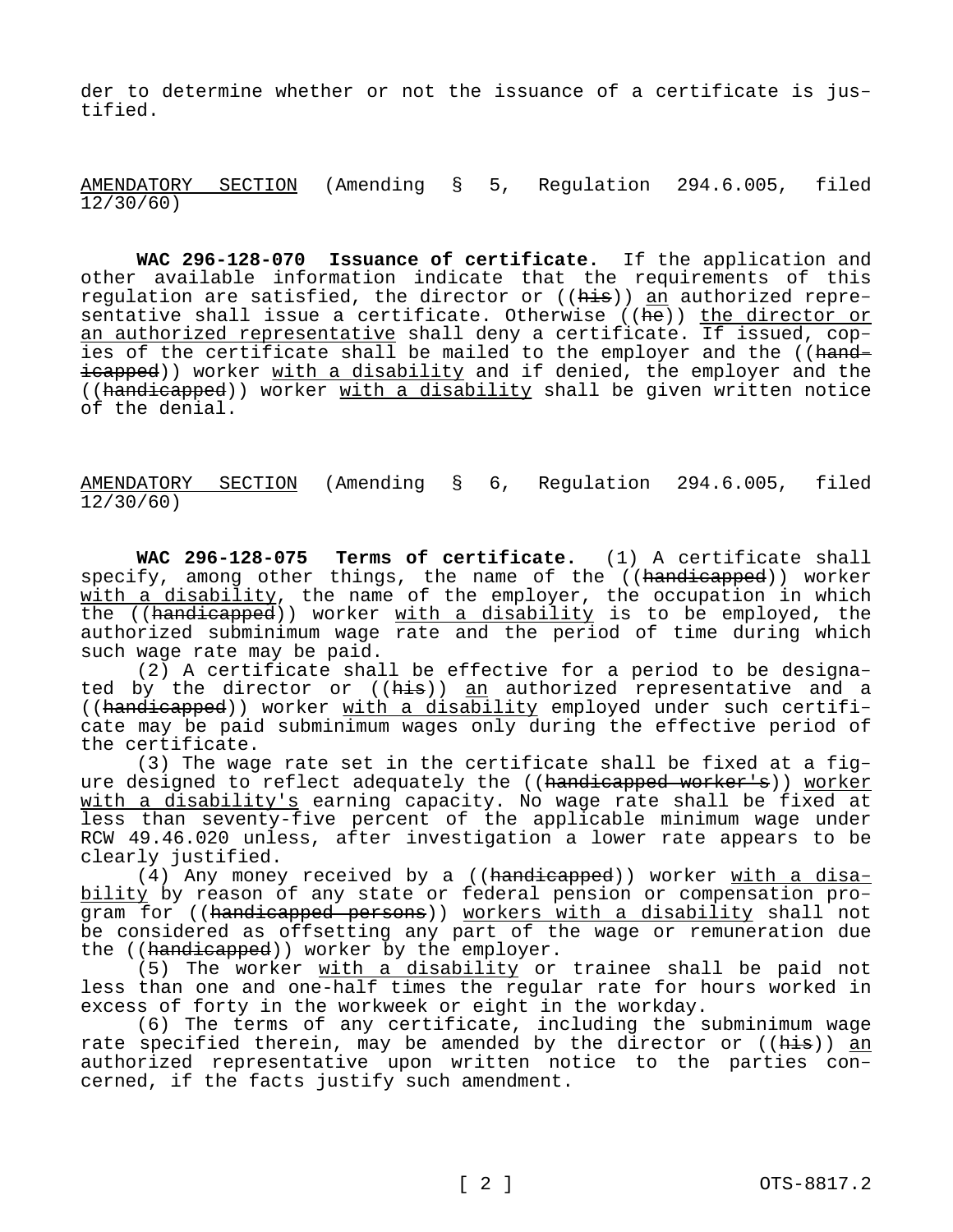AMENDATORY SECTION (Amending Regulation 294.7.001 (part), filed 12/30/60)

**WAC 296-128-010 Records required.** For all employees who are subject to RCW 49.46.020, employers shall be required to keep and preserve payroll or other records containing the following information and data with respect to each and every employee to whom said section of said act applies:

(1) Name in full, and on the same record, the employee's identifying symbol or number if such is used in place of name on any time, work, or payroll records. This shall be the same name as that used for Social Security record purposes;

(2) Home address;

(3) Occupation in which employed;

(4) Date of birth if under eighteen;

(5) Time of day and day of week on which the employee's workweek begins. If the employee is part of a workforce or employed in or by an establishment all of whose workers have a workweek beginning at the same time on the same day, a single notation of the time of the day and beginning day of the workweek for the whole workforce or establishment will suffice. If, however, any employee or group of employees has a workweek beginning and ending at a different time, a separate notation shall then be kept for that employee or group of employees;

(6) Hours worked each workday and total hours worked each workweek (for purposes of this section, a "workday" shall be any consecutive twenty-four hours);

(7) Total daily or weekly straight-time earnings or wages; that is, the total earnings or wages due for hours worked during the workday or workweek, including all earnings or wages due during any overtime worked, but exclusive of overtime excess compensation;

(8) Total overtime excess compensation for the workweek; that is, the excess compensation for overtime worked which amount is over and above all straight-time earnings or wages also earned during overtime worked;

(9) Total additions to or deductions from wages paid each pay period. Every employer making additions to or deductions from wages shall also maintain a record of the dates, amounts, and nature of the items which make up the total additions and deductions;

(10) Total wages paid each pay period;

(11) Date of payment and the pay period covered by payment;

(12) Paid sick leave accruals each month, and any unused paid sick leave available for use by an employee;

(13) Paid sick leave reductions each month including, but not limited to: Paid sick leave used by an employee, paid sick leave donated to a co-worker through a shared leave program, or paid sick leave not carried over to the following year ("year" as defined in WAC  $296-128-620(6)$ ;

(14) The date of commencement of his or her employment, as defined in WAC 296-128-600(2);

(15) Employer may use symbols where names or figures are called for so long as such symbols are uniform and defined.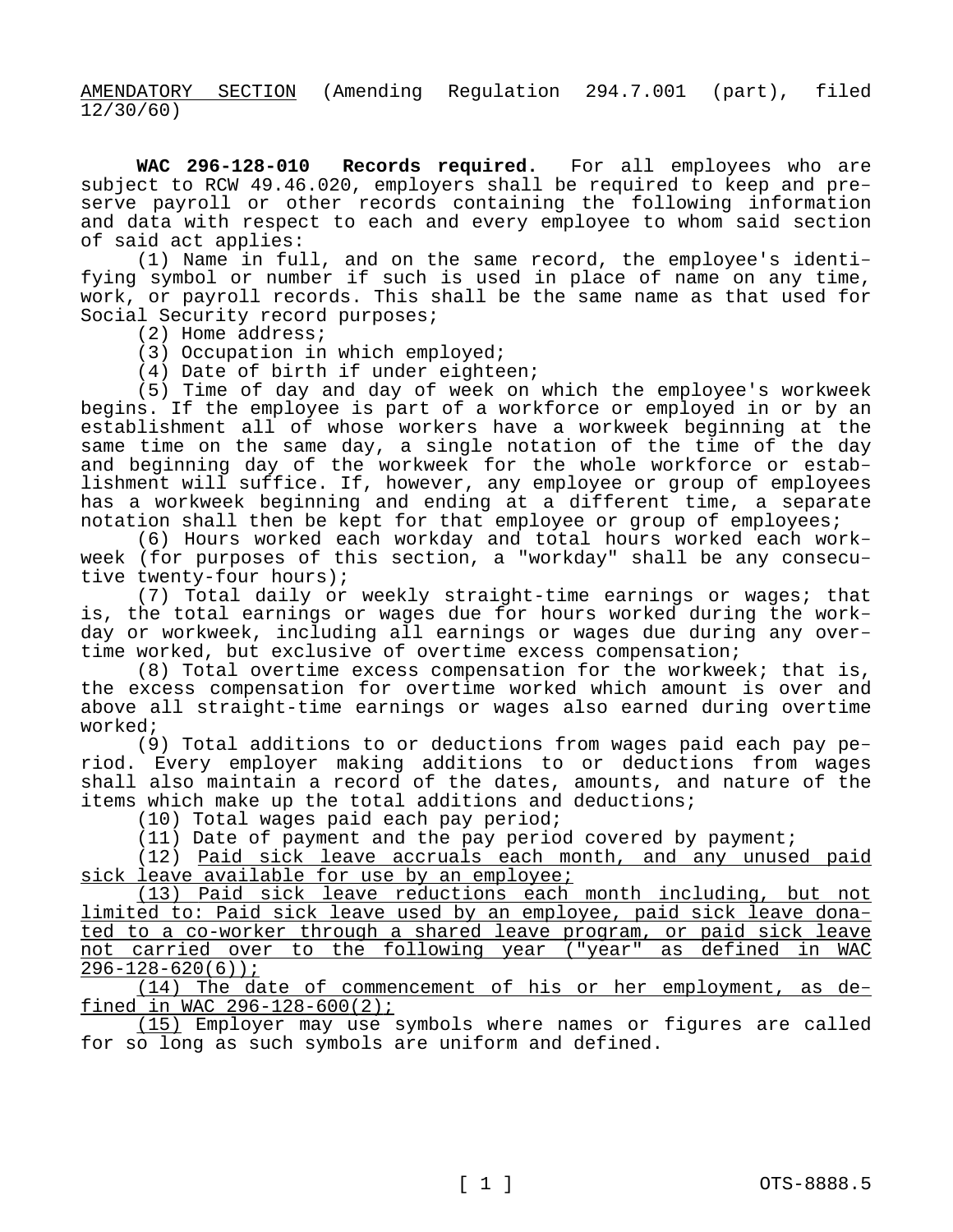**WAC 296-128-600 Definitions.** (1) "Absences exceeding three days" means absences exceeding three consecutive days an employee is required to work. For example, assume an employee is required to work on Mondays, Wednesdays, and Fridays, and then the employee uses paid sick leave for any portion of those three work days in a row. If the employee uses paid sick leave again on the following Monday, the employee would have absences exceeding three days.

(2) "Commencement of his or her employment" means no later than the beginning of the first day on which the employee is authorized or required by the employer to be on duty on the employer's premises or at a prescribed workplace.

(3) "Department" means the department of labor and industries.

(4) "Director" means the director of the department of labor and industries, or the director's authorized representative.

(5) "Employee" has the same meaning as RCW 49.46.010(3).

(6) "Employer" has the same meaning as RCW 49.46.010(4).

(7) "Frontloading" means providing an employee with paid sick leave before it has accrued at the rate required by RCW 49.46.210  $(1)(a)$ .

(8) "Health-related reason" means a serious public health concern that could result in bodily injury or exposure to an infectious agent, biological toxin, or hazardous material. Health-related reason does not include closures for inclement weather.

(9) "Hours worked" shall be interpreted in the same manner as WAC 296-126-002(8).

(10) "Normal hourly compensation" means the hourly rate that an employee would have earned for the time during which the employee used paid sick leave. For employees who use paid sick leave for hours that would have been overtime hours if worked, employers are not required to apply overtime standards to an employee's normal hourly compensation. Normal hourly compensation does not include tips, gratuities, service charges, holiday pay, or other premium rates, unless the employer or a collective bargaining agreement allow for such considerations. However, where an employee's normal hourly compensation is a differential rate, meaning a different rate paid for the same work performed under differing conditions (e.g., a night shift), the differential rate is not a premium rate.

(11) "Regular and normal wage" has the same meaning as normal hourly compensation.

(12) "Separation" and "separates from employment" mean the end of the last day an employee is authorized or required by the employer to be on duty on the employer's premises or at a prescribed workplace.

(13) "Verification" means evidence that establishes or confirms that an employee's use of paid sick leave is for an authorized purpose under RCW 49.46.210 (1)(b) and (c).

(14) "Workweek" means a fixed and regularly recurring period of one hundred sixty-eight hours, or seven consecutive twenty-four hour periods. It may begin on any day of the week and any hour of the day, and need not coincide with a calendar week.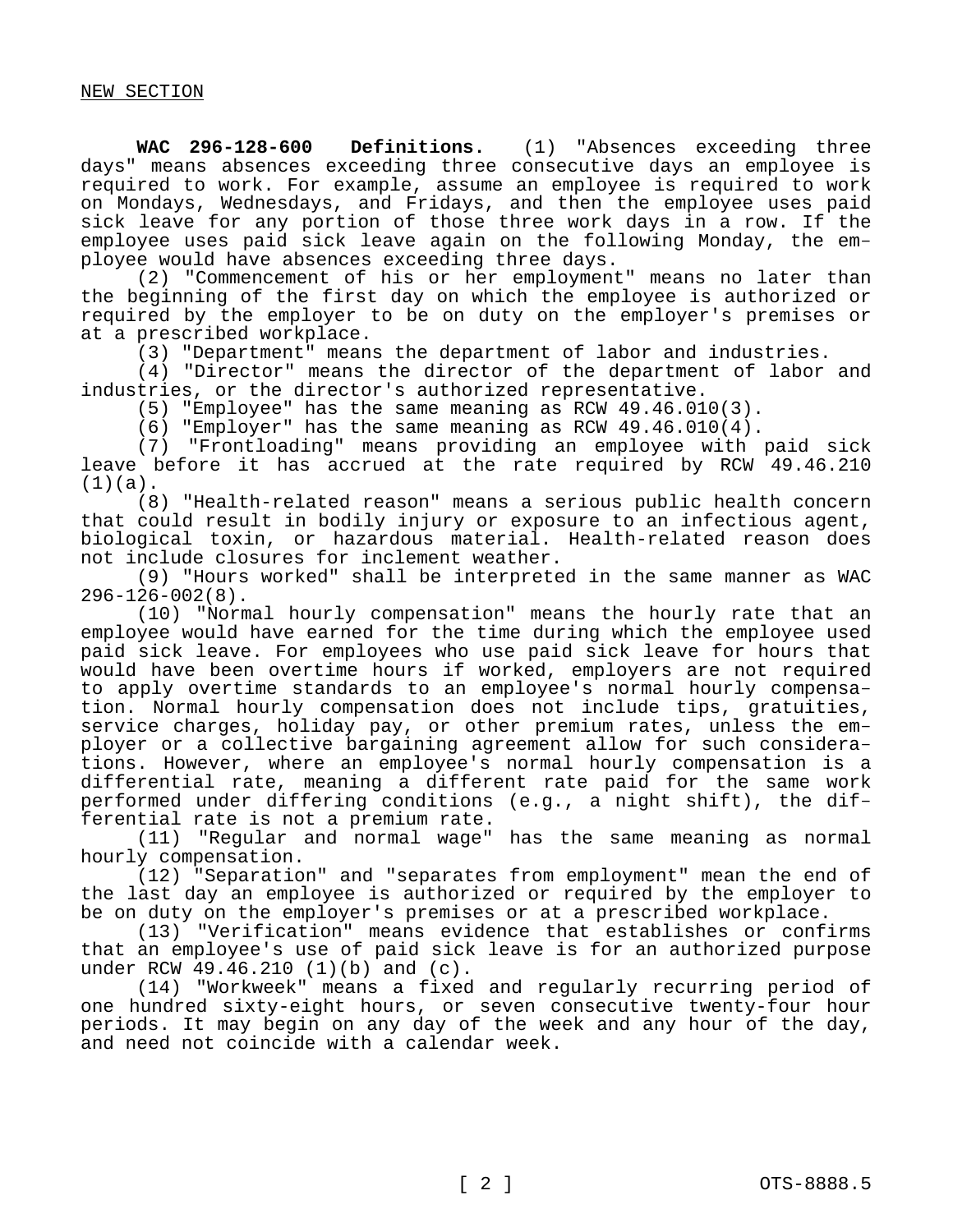**WAC 296-128-610 Requirements for a written policy—Duty of the department to provide sample policies.** Where these rules set forth requirements for an employer to have a written policy (WAC 296-128-650(3), 296-128-660(2), 296-128-710(2), and 296-128-730(4)), the department shall, in consultation with employee and employer representatives, develop sample policies which meet the department's standard for compliance with these rules. The department shall make such sample policies available on the department's web site.

### NEW SECTION

**WAC 296-128-620 Paid sick leave accrual.** (1) Employees accrue paid sick leave for all hours worked. An employee must accrue at least one hour of paid sick leave for every forty hours worked as an employee. Employers may provide employees with a more generous paid sick leave accrual rate.

(2) Paid sick leave for employees who are employed on or before January 1, 2018, will accrue for all hours worked beginning on January 1, 2018. Employees hired after January 1, 2018, begin accruing paid sick leave upon the commencement of his or her employment.

(3) Employers are not required to allow employees to accrue paid sick leave for hours paid when not working. For example, employers are not required to allow employees to accrue paid sick leave during vacation, paid time off, or while using paid sick leave.

(4) Employers must allow employees to carry over at least forty hours of accrued, unused paid sick leave to the following year. If an employee carries over forty hours of unused paid sick leave to the following year, accrual of paid sick leave in the subsequent year would be in addition to the forty hours accrued in the previous year and carried over.

(5) Employers may cap carryover of accrued, unused paid sick leave to the following year at forty hours. Employers may allow for a more generous carryover of accrued, unused paid sick leave to the following year.

(6) "Year," for purposes of this section, means calendar year, fiscal year, benefit year, employment year, or any other fixed consecutive twelve-month period established by an employer policy or a collective bargaining agreement, and used in the ordinary course of the employer's business for the purpose of calculating wages and benefits. Unless otherwise established by the employer, the default definition of "year" is calendar year.

#### NEW SECTION

**WAC 296-128-630 Paid sick leave usage.** (1) An employee is entitled to use paid sick leave for the authorized purposes outlined in RCW 49.46.210 (1)(b) and (c).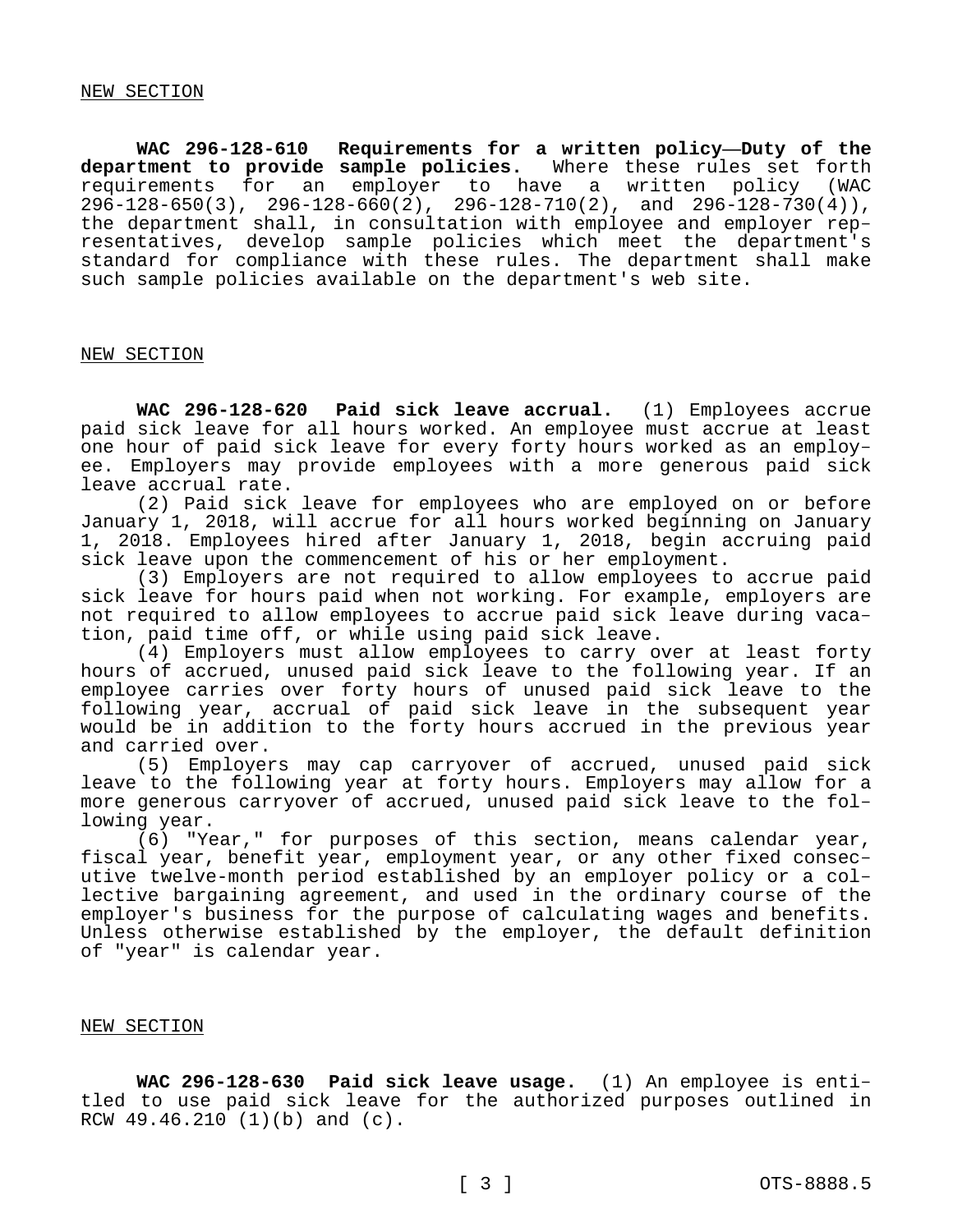(2) An employee is entitled to use accrued, unused paid sick leave beginning on the ninetieth calendar day after the commencement of his or her employment. Employers may allow employees to use accrued, unused paid sick leave prior to the ninetieth calendar day after the commencement of his or her employment.

(3) Beginning on the ninetieth calendar day after the commencement of his or her employment, employers must make accrued paid sick leave available to employees for use in a manner consistent with the employer's established payment interval or leave records management system, not to exceed one month after the date of accrual.

(4) Unless a greater increment is approved by a variance as provided by WAC 296-128-640, employers must allow employees to use paid sick leave in increments consistent with the employer's payroll system and practices, not to exceed one hour. For example, if an employer's normal practice is to track increments of work for the purposes of compensation in fifteen-minute increments, then an employer must allow employees to use paid sick leave in fifteen-minute increments.

# NEW SECTION

**WAC 296-128-640 Variance from required increments of paid sick leave usage.** (1) The department shall grant a variance from the increments required by WAC 296-128-630(4) for "good cause." Good cause means situations where an employer can establish that compliance with the requirements for increments of use are infeasible, and that granting a variance does not have a significant harmful effect on the health, safety, and welfare of the involved employees. The existence of a collective bargaining agreement which sets forth increments of use may be used as a factor in determining good cause for granting a variance from the increments required by WAC 296-128-630(4).

(2) An employer may seek a variance from the requirement to provide employees with paid sick leave in increments greater than the increments required by WAC 296-128-630(4) by submitting a written application to the department. The application must contain the following:

(a) A justification for the variance, which establishes good cause for providing paid sick leave in increments greater than the increments required by WAC 296-128-630(4);

(b) The paid sick leave increments of use being sought;

(c) The group of employees for whom the variance is sought; and

(d) Evidence that the employer provided to the involved employees and, if applicable, to their union representatives, the following:

(i) A copy of the written request for a variance;

(ii) Information about the right of the involved employees and, if applicable, their union representatives, to be heard by the department during the variance application review process;

(iii) Information about the process by which involved employees and, if applicable, their union representatives, may make a written request to the director for reconsideration, subject to the provisions outlined in subsection (7) of this section; and

(iv) The department's address and phone number, or other contact information.

(3) The department must allow the employer, any involved employees and, if applicable, their union representatives, the opportunity for oral or written presentation during the variance application re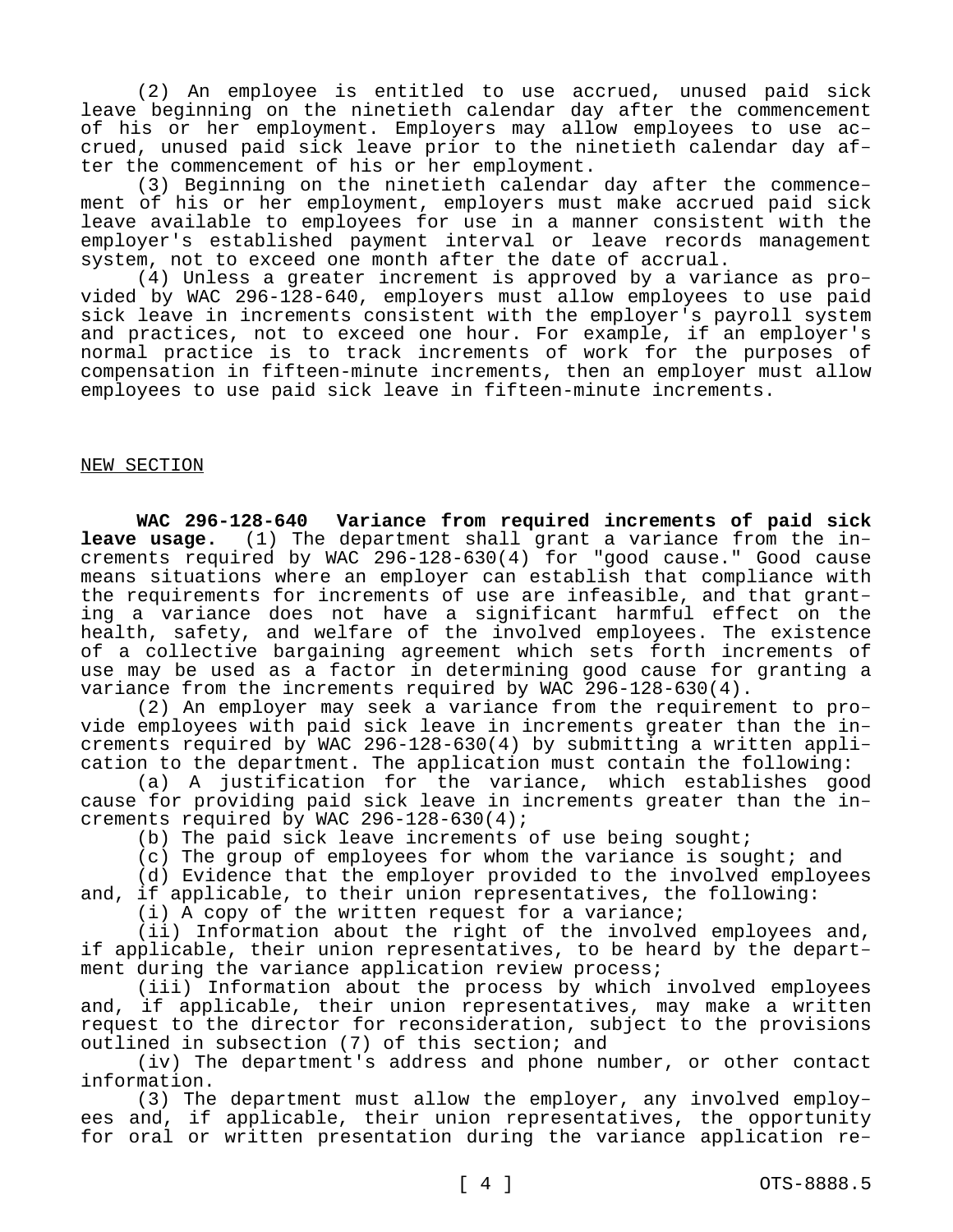view process whenever circumstances of the particular application warrant it.

(4) No later than sixty days after the date on which the department received the application for a variance, the department must issue a written decision either granting or denying the variance. The department may extend the sixty-day time period by providing advance written notice to the employer and, if applicable, the union representatives of any involved employees, setting forth a reasonable justification for an extension of the sixty-day time period, and specifying the duration of the extension. The employer must provide involved employees with notice about any such extension.

(5) Variances shall be granted if the department determines that there is good cause for allowing an employer to provide paid sick leave in increments greater than the increments required by WAC 296-128-630(4). The variance order shall state the following:

(a) The paid sick leave increments of use approved in the variance;

(b) The basis for a finding of good cause;

(c) The group of employees impacted; and

(d) The period of time for which the variance will be valid, not to exceed three years from the date of issuance.

(6) Upon making a determination for issuance of a variance, the department must make notification in writing to the employer and, if applicable, the union representatives of any involved employees. If the variance is denied, the written notification will include a stated basis for the denial.

(7) An employer, involved employee and, if applicable, their union representative, may file with the director a request for reconsideration within fifteen days after receiving notice of the variance determination. The request for reconsideration must set forth the grounds upon which the reconsideration is being made. If reasonable grounds exist, the director may grant such review and, to the extent deemed appropriate, afford all interested parties an opportunity to be heard. If the director grants such review, the written decision of the department will remain in place until the reconsideration process is complete.

(8) Unless subject to the reconsideration process, the director may revoke or terminate the variance order at any time after giving the employer at least thirty days' notice before revoking or terminating the order.

(9) Where immediate action is necessary pending further review by the department, the department may issue a temporary variance. The temporary variance will remain valid until the department determines whether good cause exists for issuing a variance. An employer need not meet the requirement in subsection (2)(d) of this section in order to be granted a temporary variance.

(10) If an employer obtains a variance under these rules, the employer must provide the involved employees with information about the increments of use requirements that apply within fifteen days of receiving notification of such approval from the department. An employer must make this information readily available to all employees.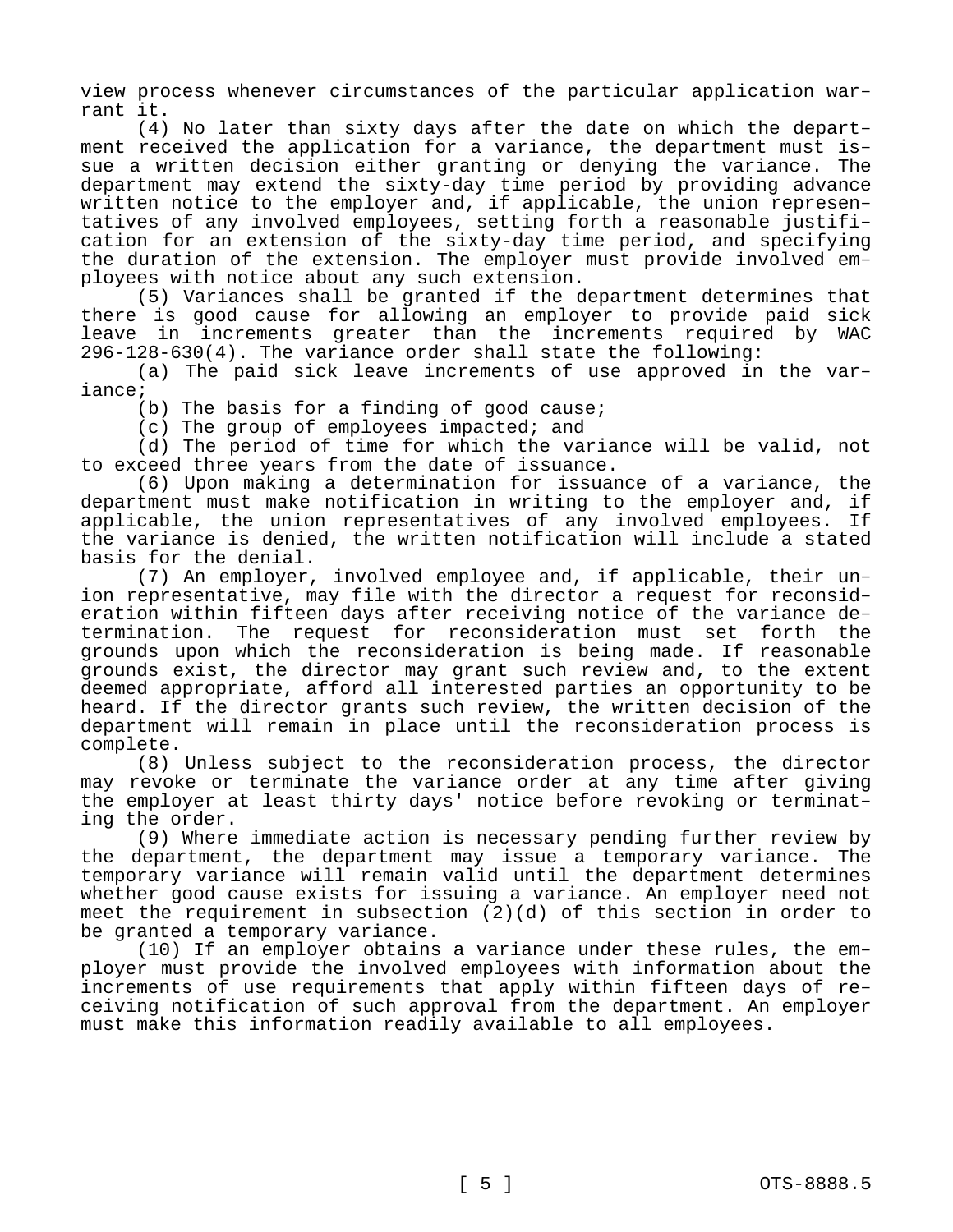**WAC 296-128-650 Reasonable notice.** (1) An employer may require employees to give reasonable notice of an absence from work for the use of paid sick leave for an authorized purpose under RCW 49.46.210 (1)(b). Employers may require employees to comply with the employer's notification policies, as long as such policies do not interfere with an employee's lawful use of paid sick leave.

(a) If the need for paid sick leave is foreseeable, the employer may require advance notice from the employee. Unless the employer allows less advance notice, the employee must provide notice at least ten days, or as early as practicable, in advance of the use of paid sick leave.

(b) If the need for paid sick leave is unforeseeable, the employer may require notice from the employee. The employee must provide notice to the employer as soon as possible before the required start of their shift, unless it is not practicable to do so. In the event it is impracticable for an employee to provide notice to their employer, a person on the employee's behalf may provide notice to the employer.

(2) If an employer requires employees to give reasonable notice of an absence from work for the use of paid sick leave for an authorized purpose under the Domestic Violence Leave Act, chapter 49.76 RCW, any such reasonable notice requirements must comply with the provisions outlined in WAC 296-135-060.

(3) Employers must have a written policy or a collective bargaining agreement outlining any requirements of an employee to give reasonable notice for the use of paid sick leave, and must make notification of such policy or agreement, prior to requiring an employee to provide reasonable notice. An employer must make this information readily available to all employees. If an employer does not require an employee to give reasonable notice for the use of paid sick leave, a written policy is not required.

### NEW SECTION

**WAC 296-128-660 Verification for absences exceeding three days.**  (1) For absences exceeding three days, an employer may require verification that an employee's use of paid sick leave is for an authorized purpose under RCW  $49.46.210$  (1)(b) and (c).

(2) If an employer requires verification for the use of paid sick leave under RCW 49.46.210 (1)(b) and (c), the employer must have a written policy or a collective bargaining agreement outlining any such requirements. The employer must notify the employee of such policy or agreement, including the employee's right to assert that the verification requirement results in an unreasonable burden or expense on the employee, prior to requiring the employee to provide verification. An employer must make this information readily available to all employees.

(3) If an employer requires an employee to provide verification from a health care provider identifying the need for use of paid sick leave for an authorized purpose under RCW  $49.46.210$  (1)(b) and (c), the employer must not require that the information provided explain the nature of the condition. If the employer obtains any health infor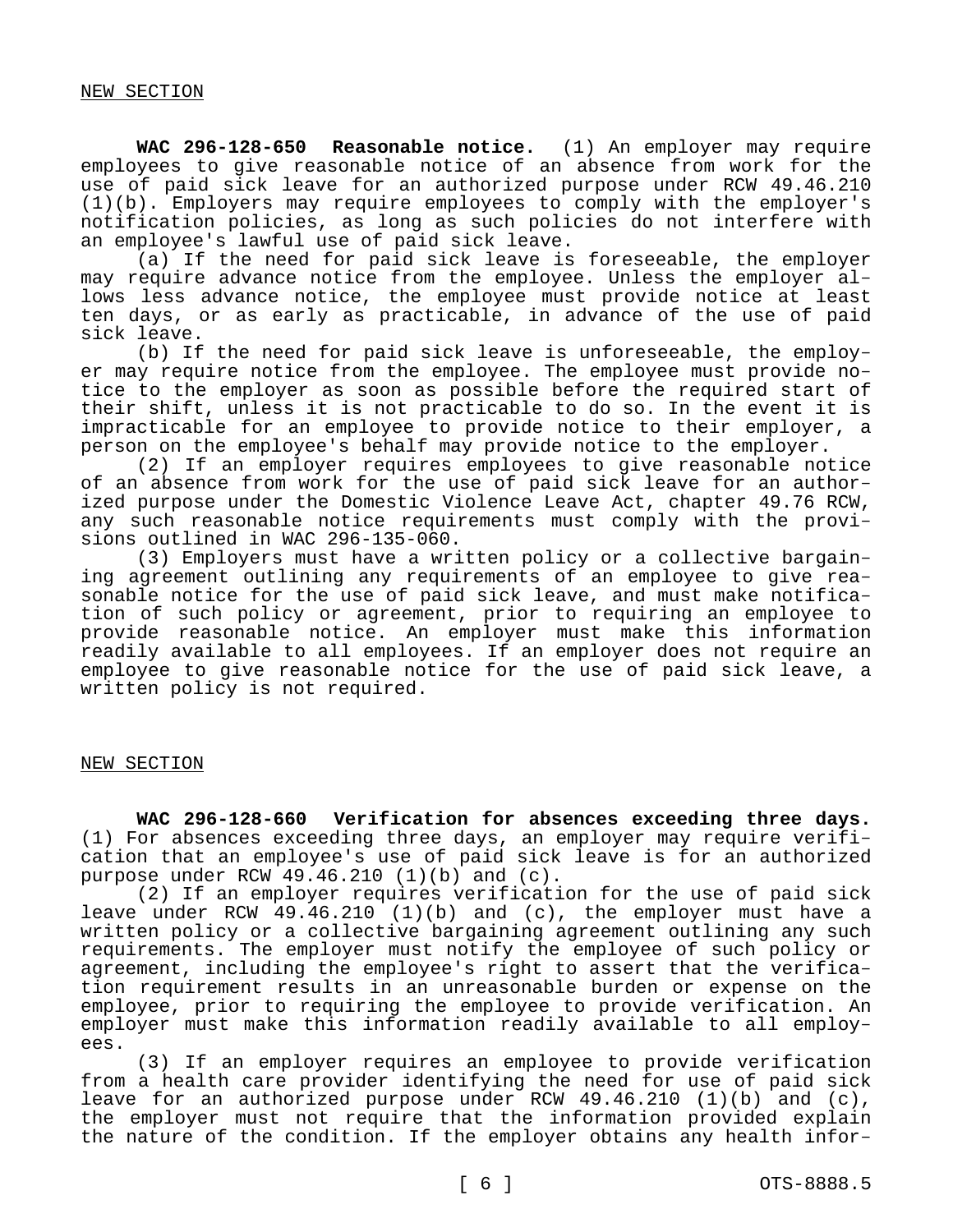mation about an employee or an employee's family member, the employer must treat such information in a confidential manner consistent with applicable privacy laws.

(4) Employer-required verification may not result in an unreasonable burden or expense on the employee.

(a) If an employer requires verification, and the employee anticipates that the requirement will result in an unreasonable burden or expense, the employee must be allowed to provide an oral or written explanation to their employer which asserts:

(i) That the employee's use of paid sick leave was for an authorized purpose under RCW  $49.46.210$  (1)(b) or (c); and

(ii) How the employer's verification requirement creates an unreasonable burden or expense on the employee.

(b) The employer must consider the employee's explanation. Within ten calendar days of the employee providing an explanation to their employer about the existence of an unreasonable burden or expense, the employer must make a reasonable effort to identify and provide alternatives for the employee to meet the employer's verification requirement in a manner which does not result in an unreasonable burden or expense on the employee. A reasonable effort by the employer to identify and provide alternatives could include, but is not limited to:

(i) Accepting the oral or written explanation provided by the employee, as outlined in (a)(i) and (ii) of this subsection, as a form of verification which meets the employer's verification requirement; or

(ii) Mitigating the employee's out-of-pocket expenses associated with obtaining medical verification.

(c) If after the employer considers the employee's explanation, the employer and employee disagree that the employer's verification requirement results in an unreasonable burden or expense on the employee:

(i) The employer and employee may consult with the department regarding the verification requirement; and

(ii) The employee may file a complaint with the department.

(5) If an employer requires verification that the use of paid sick leave is for an authorized purpose under RCW 49.46.210  $(1)(b)$ , verification must be provided to the employer within a reasonable time period during or after the leave. For employee use of paid sick leave under RCW 49.46.210 (1)(b), "reasonable time period" is a period of time defined by a written policy or a collective bargaining agreement, but may not be less than ten calendar days following the first day upon which the employee uses paid sick leave.

(6) If an employer requires verification that the use of paid sick leave is for an authorized purpose under the Domestic Violence Leave Act, chapter 49.76 RCW, any such verification requirements must comply with the provisions outlined in WAC 296-135-070.

(7) For use of paid sick leave for purposes authorized under federal, state, or other local laws that permit employers to make medical inquiries, an employer may require verification from an employee that complies with such certification requirements.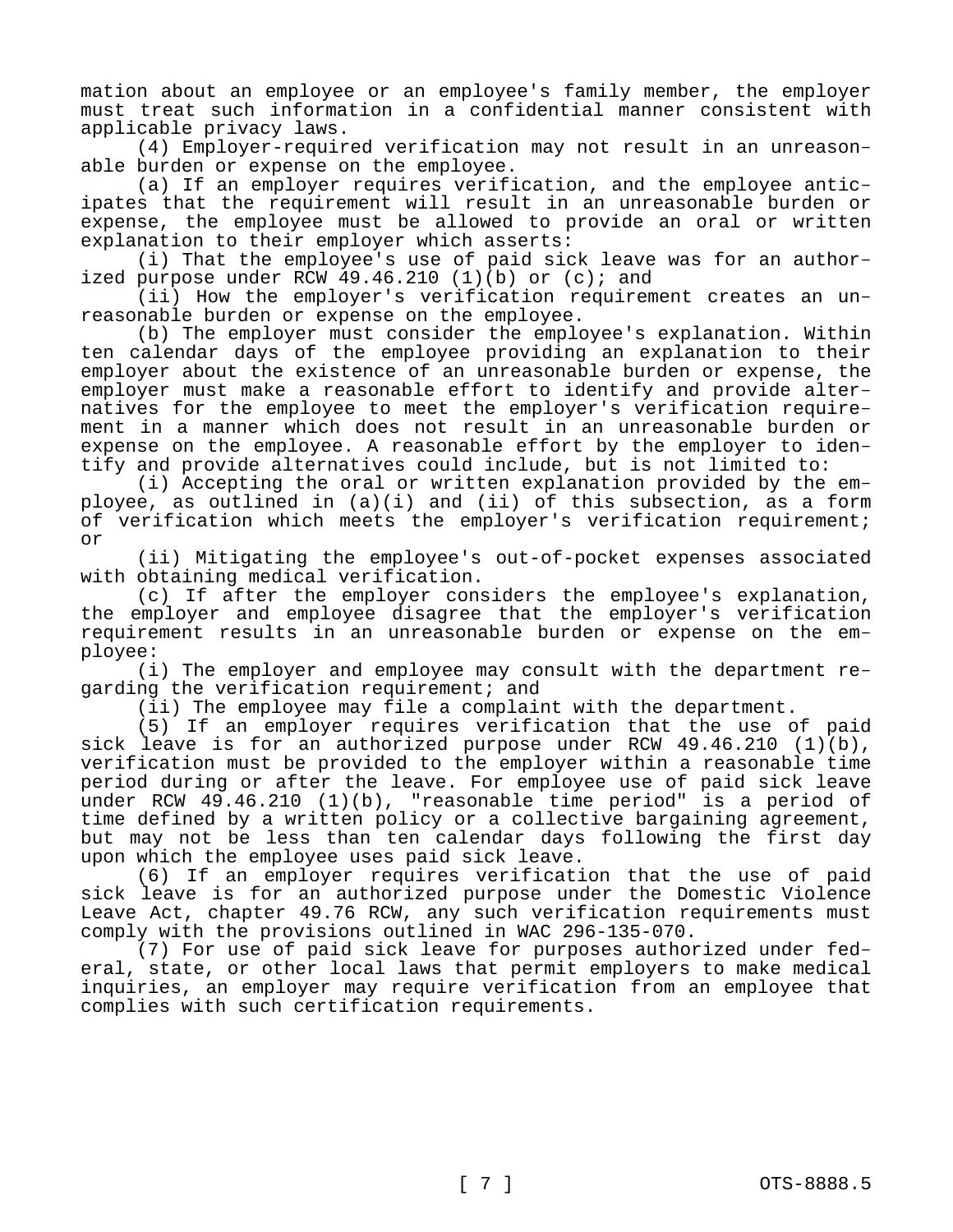**WAC 296-128-670 Rate of pay for use of paid sick leave.** (1) For each hour of paid sick leave used, an employee must be paid the greater of the minimum hourly wage rate established by RCW 49.46.020 or their normal hourly compensation.

(2) An employer must calculate an employee's normal hourly compensation using a reasonable calculation based on the hourly rate that an employee would have earned for the time during which the employee used paid sick leave. Examples of reasonable calculations to determine normal hourly compensation include, but are not limited to:

(a) For an employee paid partially or wholly on a commission basis, dividing the total earnings by the total hours worked in the full pay periods in the prior ninety days of employment;

(b) For an employee paid partially or wholly on a piece rate basis, dividing the total earnings by the total hours worked in the most recent workweek in which the employee performed identical or substantially similar work to the work they would have performed had they not used paid sick leave;

(c) For a nonexempt employee paid a salary, dividing the annual salary by fifty-two to determine the weekly salary, and then dividing the weekly salary by the employee's normal scheduled hours of work;

(d) For an employee whose hourly rate of pay fluctuates:

(i) Where the employer can identify the hourly rates of pay for which the employee was scheduled to work, a calculation equal to the scheduled hourly rates of pay the employee would have earned during the period in which paid sick leave is used;

(ii) Where the employer cannot identify the hourly rates of pay for which the employee would have earned if the employee worked, a calculation based on the employee's average hourly rate of pay in the current or preceding thirty days, whichever yields the higher hourly rate.

(3) For employees who are scheduled to work a shift of indeterminate length (e.g., a shift that is defined by business needs rather than a specific number of hours), the rate of pay may be calculated by multiplying the employee's normal hourly compensation by the total hours worked by a replacement employee in the same shift, or similarly situated employees who worked that same or similar shift.

(4) An employer must apply a consistent methodology when calculating the normal hourly compensation of similarly situated employees.

### NEW SECTION

**WAC 296-128-680 Payment of paid sick leave.** Unless verification for absences exceeding three days is required by an employer, the employer must pay paid sick leave to an employee no later than the payday for the pay period in which the paid sick leave was used by the employee. If verification is required by the employer, paid sick leave must be paid to the employee no later than the payday for the pay period during which verification is provided to the employer by the employee.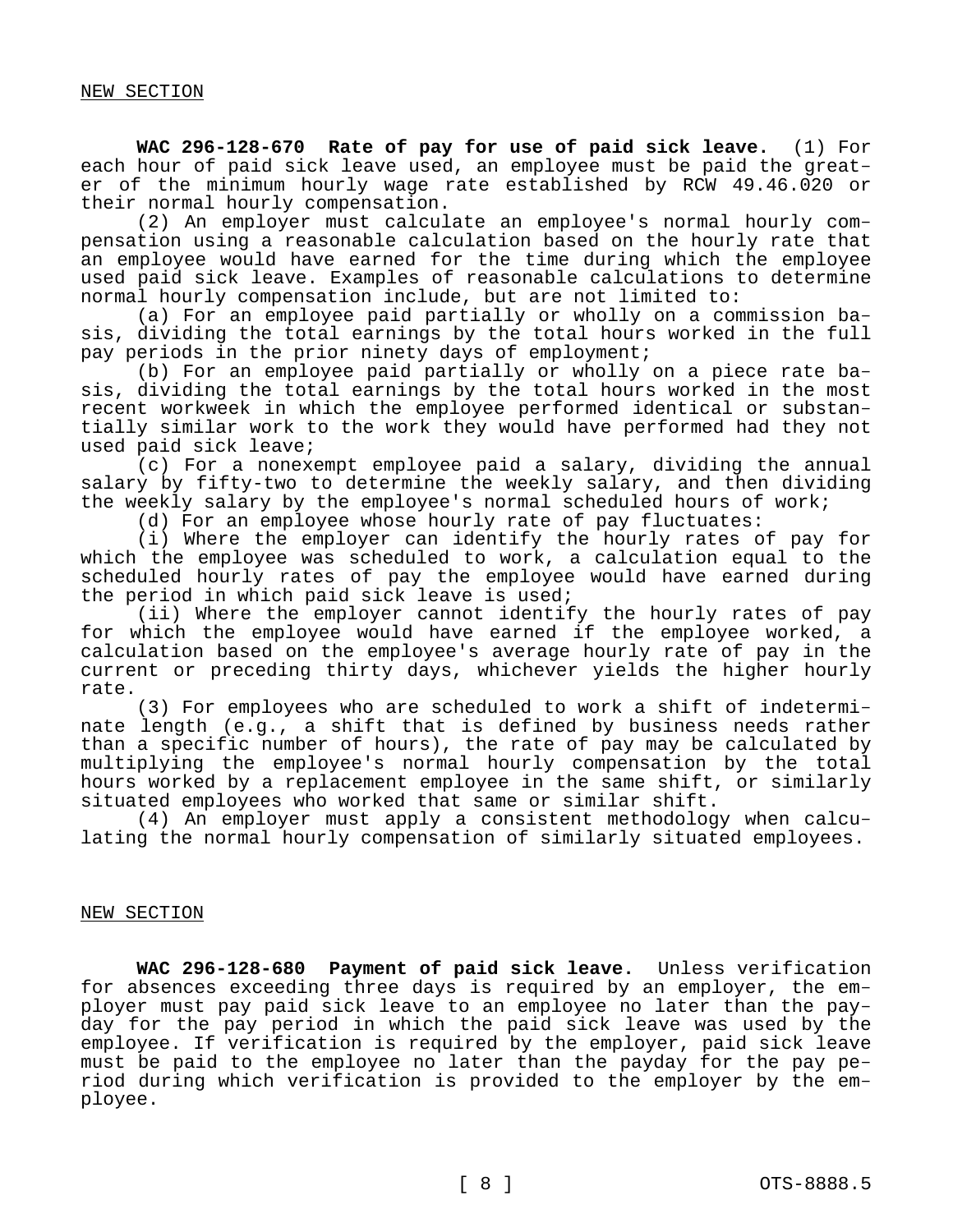**WAC 296-128-690 Separation and reinstatement of accrued paid sick leave upon rehire.** (1) When an employee separates from employment and is rehired within twelve months of separation by the same employer, whether at the same or a different business location of the employer, the employer must comply with the provisions of RCW 49.46.210 (1)(k). If an employee separates from employment, the employer is not required to provide financial or other reimbursement to the employee for accrued, unused paid sick leave at the time of separation.

(2) An employer may choose to reimburse an employee for any portion of their accrued, unused paid sick leave at the time the employee separates from employment.

(a) If an employer chooses to reimburse an employee for any portion of their accrued, unused paid sick leave at the time the employee separates from employment, any such terms for reimbursement must be mutually agreed upon in writing by both the employer and the employee, unless the right to such reimbursement is set forth elsewhere in state law or through a collective bargaining agreement.

(b) If an employee is rehired by the same employer, whether at the same or a different business location of the employer, within twelve months after the date the employee separates from employment, the employer must reinstate the employee's accrued, unused paid sick leave. An employer need not reinstate any hours of paid sick leave previously provided to the employee through financial or other reimbursement at the time of separation, as long as the value of the paid sick leave was established and paid at a rate that was at least equal to the employee's normal hourly compensation.

(3) When an employee separates from employment and the employee is rehired within twelve months of separation by the same employer, whether at the same or a different business location of the employer, an employee who reached the ninetieth calendar day of employment prior to separation shall have their previously accrued, unused paid sick leave balance available for use upon rehire. If the employee did not reach the ninetieth calendar day of employment prior to separation, the previous period of employment must be counted for purposes of determining the date upon which the employee is entitled to use paid sick leave.

(4) Upon rehire, an employer must provide notification to the employee of the amount of accrued, unused paid sick leave available for use by the employee.

(5) If the period of time an employee separates from employment extends into the following year ("year" as defined at WAC 296-128-620(6)), the employer is not required to reinstate more than forty hours of the employee's accrued, unused paid sick leave.

#### NEW SECTION

**WAC 296-128-700 Paid time off (PTO) programs.** (1) Paid time off (PTO) provided to employees by an employer's PTO program (e.g., a program that combines vacation leave, sick leave, or other forms of leave into one pool), created by a written policy or a collective bargaining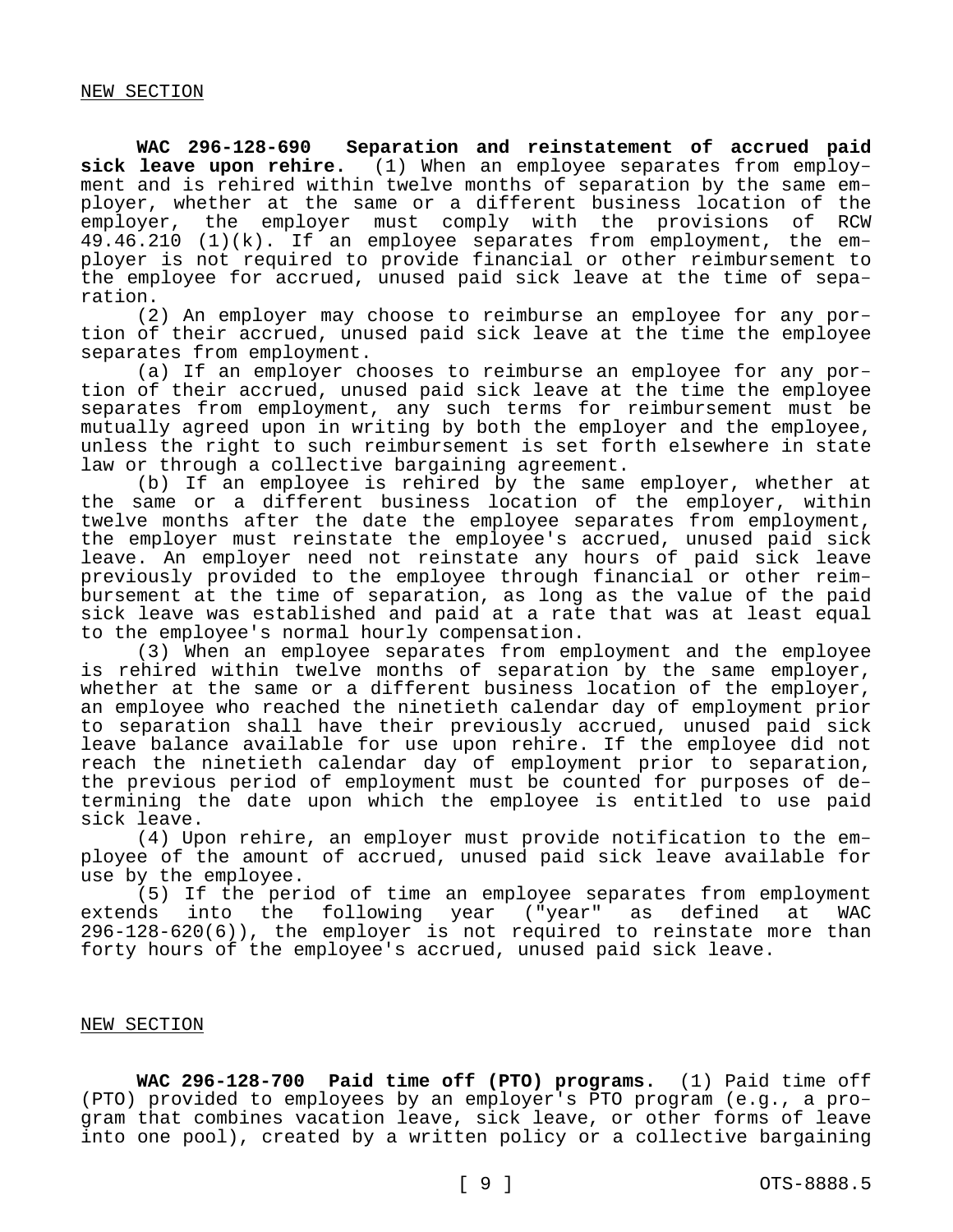agreement, satisfies the requirement to provide paid sick leave if the PTO program meets or exceeds the provisions of RCW 49.46.200 and 49.46.210, and all applicable rules, including:

(a) Accrual of PTO leave at a rate of not less than one hour for every forty hours worked as an employee;

(b) Payment for PTO leave at the employee's normal hourly compensation;

(c) Carryover of at least forty hours of accrued, unused PTO leave to the following year ("year" as defined at WAC 296-128-620(6));

(d) Access to use PTO leave for all the purposes authorized under RCW  $49.46.210$  (1)(b) and (c); and

(e) Employer notification and recordkeeping requirements set forth in WAC 296-128-010 and 296-128-760.

(2) If an employee chooses to use their PTO leave for purposes other than those authorized under RCW 49.46.210 (1)(b) and (c), and the need for use of paid sick leave later arises when no additional PTO leave is available, the employer is not required to provide any additional PTO leave to the employee as long as the employer's PTO program meets or exceeds the provisions of RCW 49.46.200 and 49.46.210, and all applicable rules.

### NEW SECTION

**WAC 296-128-710 Shared leave.** (1) An employer may establish a shared paid sick leave program in which an employee may choose to donate paid sick leave to a co-worker.

(2) If an employer establishes a shared paid sick leave program, the employer must have a written policy or a collective bargaining agreement which specifies that an employee may donate accrued, unused paid sick leave to a co-worker for purposes authorized under RCW 49.46.210 (1)(b) and (c).

The employer must notify employees of such policy or agreement prior to allowing an employee to donate or use shared paid sick leave. An employer must make this information readily available to all employees.

### NEW SECTION

**WAC 296-128-720 Shift swapping.** (1) An employer may not require, as a condition of an employee using paid sick leave, that the employee search for or find a replacement worker to cover the hours during which the employee is using paid sick leave.

(2) Upon mutual agreement by the employer and employee(s) involved, an employee may work additional hours or shifts, or trade shifts with another employee, in lieu of using available paid sick leave for missed hours or shifts that qualify for the use of paid sick leave.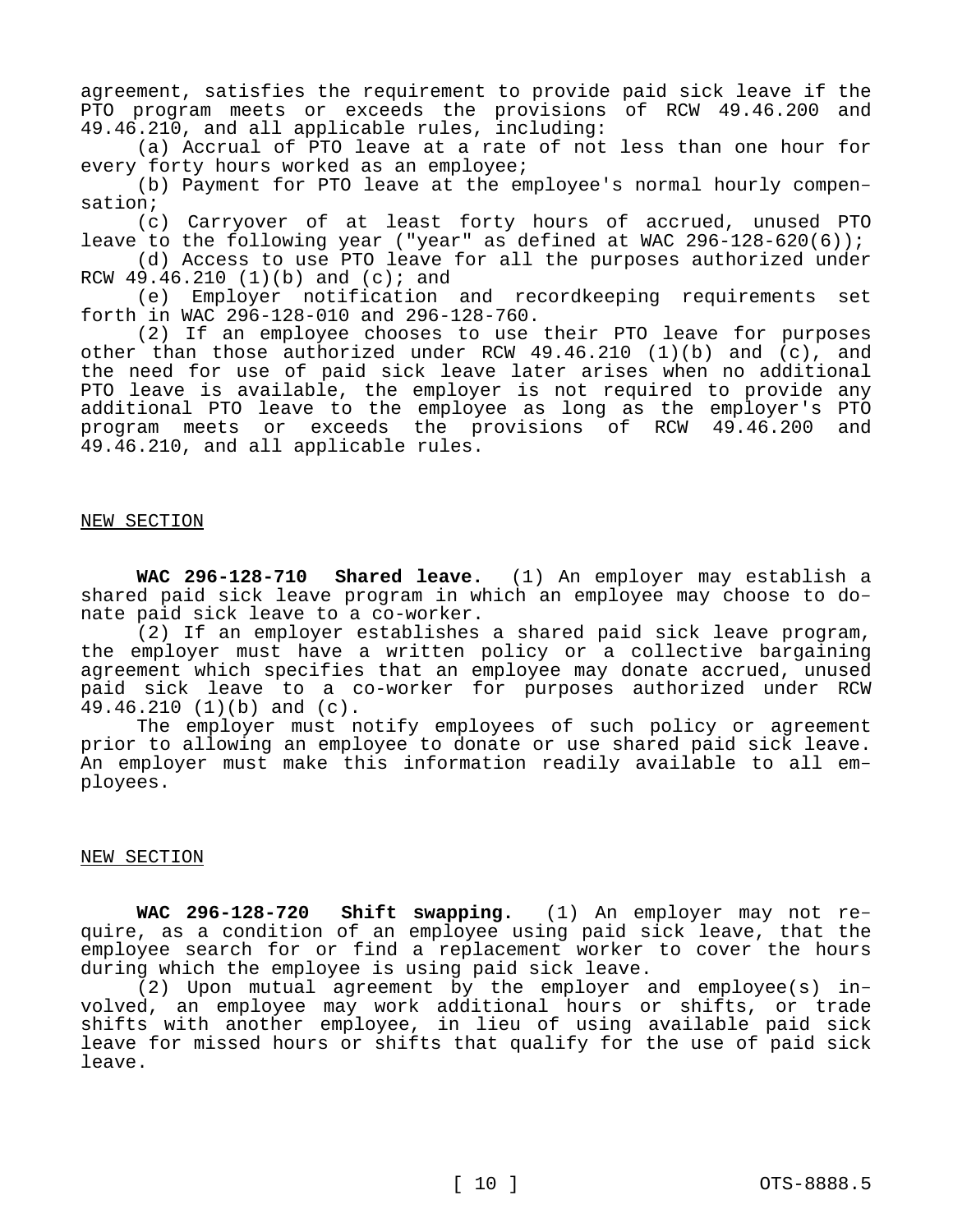**WAC 296-128-730 Frontloading.** (1) An employer may, but is not required to, frontload paid sick leave to an employee in advance of accrual.

(2) If an employer frontloads paid sick leave, the employer must ensure that such frontloaded paid sick leave complies with the provisions of RCW 49.46.200 and 49.46.210, and all applicable rules.

(3) If an employer frontloads paid sick leave, the employer must do so by using a reasonable calculation, consistent with the accrual requirement set forth under RCW 49.46.210 (1)(a), to determine the amount of paid sick leave the employee would be projected to accrue during the period of time for which paid sick leave is being frontloaded.

(a) If the employer calculates and frontloads, and an employee subsequently uses, an amount of paid sick leave which exceeds the paid sick leave the employee would have otherwise accrued absent frontloading, the employer shall not seek reimbursement from the employee for such paid sick leave used during the course of ongoing employment.

(b) If an employer frontloads paid sick leave to an employee, but such frontloaded paid sick leave is less than the amount the employee was entitled to accrue under RCW 49.46.210 (1)(a), the employer must make such additional amounts of paid sick leave available for use by the employee as soon as practicable, but no later than thirty days after identifying the discrepancy.

(4) The employer must have a written policy or a collective bargaining agreement which addresses the requirements for use of frontloaded paid sick leave. An employer must notify employees of such policy or agreement prior to frontloading an employee paid sick leave, and must make this information readily available to all employees.

(5) An employer may not make a deduction from an employee's final wages for frontloaded paid sick leave used prior to the accrual rate required by RCW 49.46.210 (1)(a), unless there is a specific agreement in place with the employee allowing for such a deduction. Such deductions must also meet the requirements set forth in RCW 49.48.010 and WAC 296-126-025.

# NEW SECTION

**WAC 296-128-740 Third-party administrators.** (1) Employers may contract with a third-party administrator in order to administer the paid sick leave requirements under RCW 49.46.200 and 49.46.210, and all applicable rules.

(2) Employers are not relieved of their obligations under RCW 49.46.200 and 49.46.210, and all applicable rules, if they elect to contract with a third-party administrator to administer paid sick leave requirements. With the consent of employers, third-party administrators may pool an employee's accrued, unused paid sick leave from multiple employers as long as the accrual rate is at least equal to one hour of paid sick leave for every forty hours worked as an employee. For example, if a group of employers have employees who perform work for various employers at different times, the employers may choose to contract with a third-party administrator to track the hours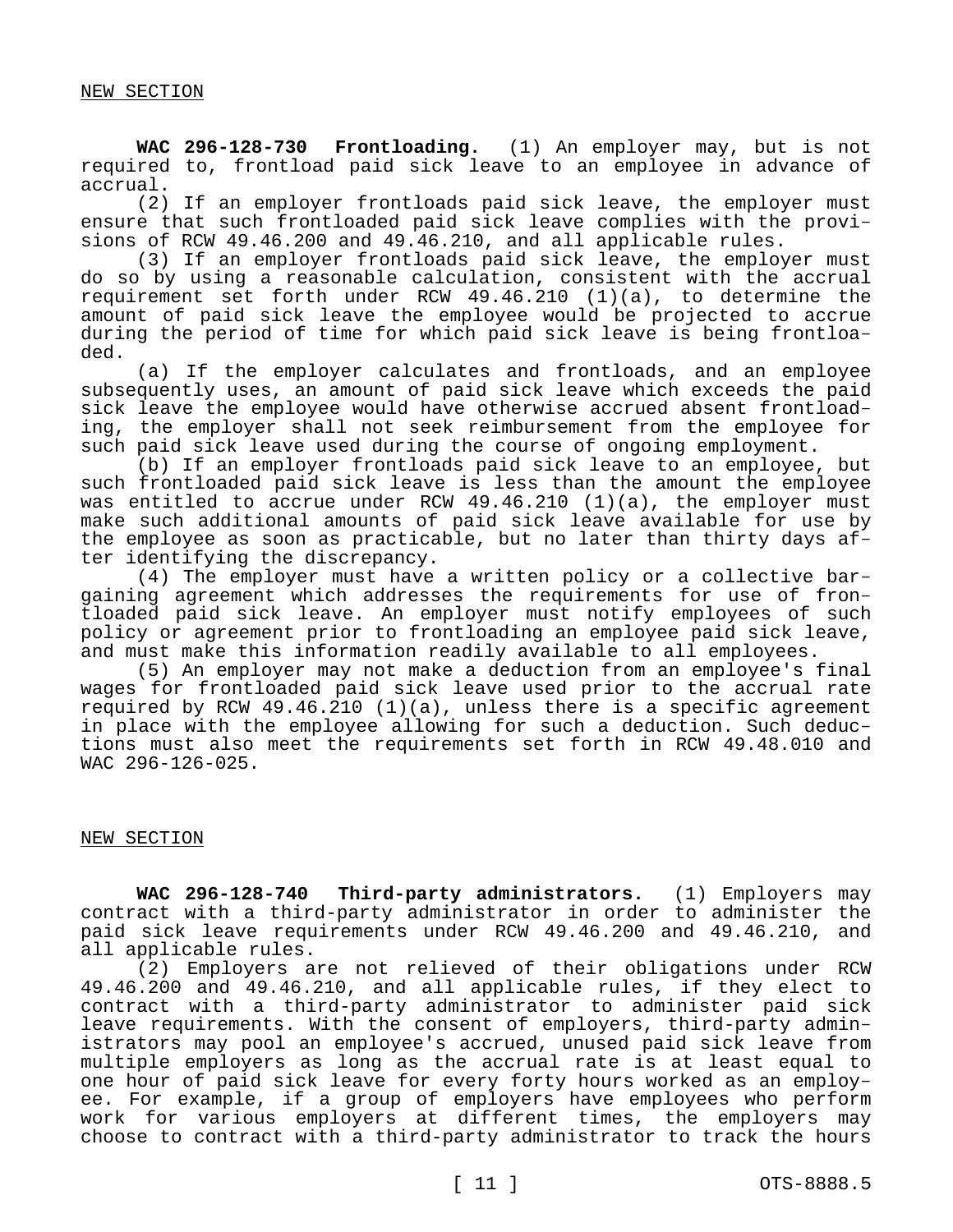worked and rate of accrual for paid sick leave for each employee, and pool such accrued, unused paid sick leave for use by the employee when the employee is working for any employers in the same third-party administrator network.

(3) A collective bargaining agreement may outline the provisions for an employer to use a third-party administrator as long as such provisions meet all paid sick leave requirements under RCW 49.46.200 and 49.46.210, and all applicable rules.

#### NEW SECTION

**WAC 296-128-750 Employee use of paid sick leave for unauthorized purposes.** (1) If an employer can demonstrate that an employee's use of paid sick leave was for a purpose not authorized under RCW 49.46.210 (1)(b) and (c), the employer may withhold payment of paid sick leave for such hours, but may not subsequently deduct those hours from an employee's legitimately accrued, unused paid sick leave hours.

(2) If an employer withholds payment for the use of paid sick leave for purposes not authorized under RCW 49.46.210 (1)(b) and (c), the employer must provide notification to the employee. If the employee maintains that the use of paid sick leave was for an authorized purpose, the employee may file a complaint with the department.

### NEW SECTION

**WAC 296-128-760 Employer notification and reporting to employees.** (1) Employers must notify each employee of their entitlement to paid sick leave, the rate at which the employee will accrue paid sick leave, the authorized purposes under which paid sick leave may be used, and that retaliation by the employer for the employee's lawful use of paid sick leave and other rights provided under chapter 49.46 RCW, and all applicable rules, is prohibited.

(a) Employers must provide such notification in written or electronic form, and must make this information readily available to all employees.

(b) For employees hired on or after January 1, 2018, employers must notify each employee of such rights no later than the commencement of his or her employment. For existing employees as of January 1, 2018, the employer must notify each employee no later than March 1, 2018.

(c) The department shall, in consultation with employee and employer representatives, develop sample notification policies which meet the department's standard for compliance with these rules. The department shall make such sample notification policies available on the department's web site.

(2) Not less than monthly, employers must provide each employee with written or electronic notification detailing the amount of paid sick leave accrued and the paid sick leave reductions since the last notification, and any unused paid sick leave available for use by the employee. Employers may satisfy the notification requirements by providing this information in regular payroll statements.